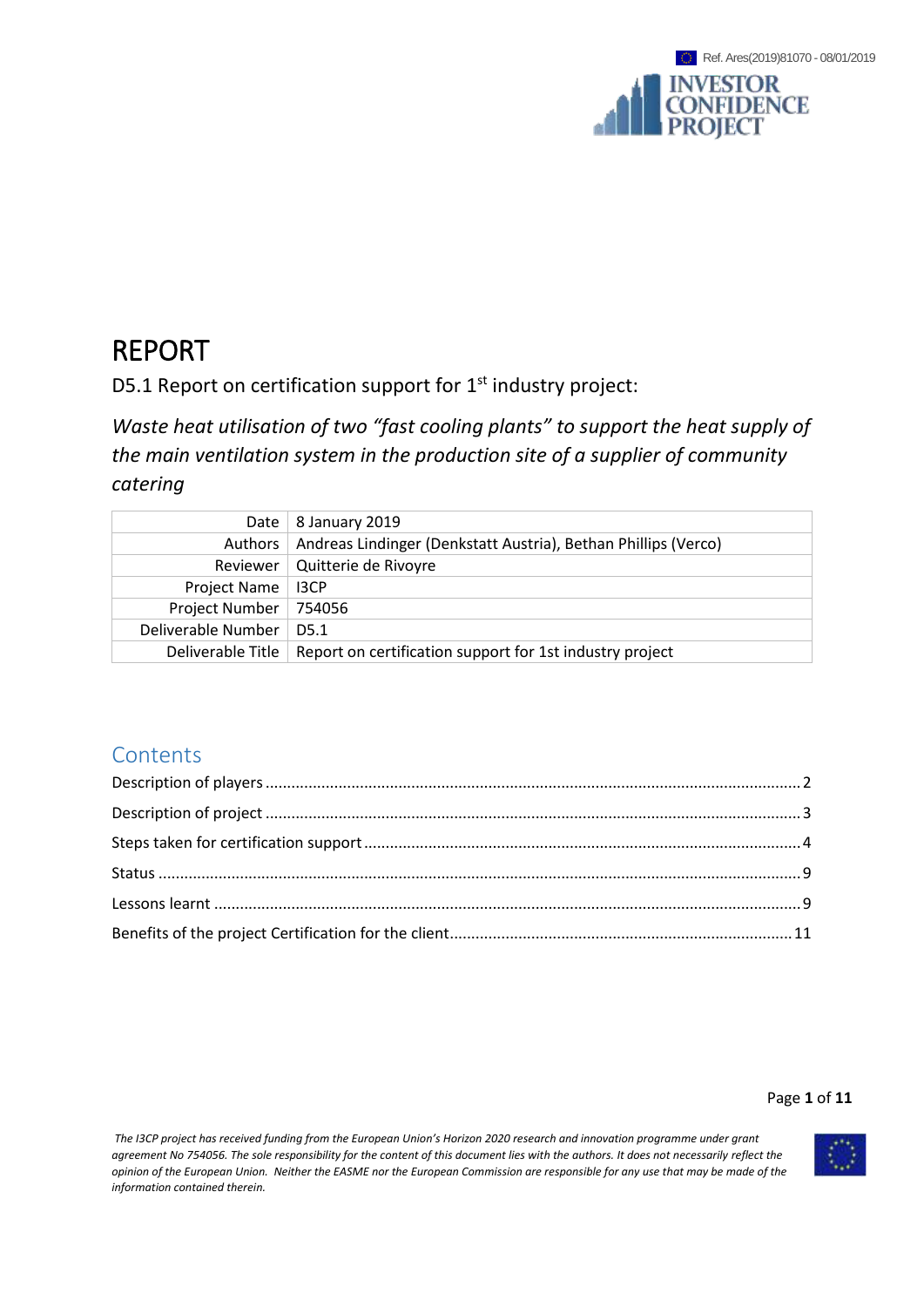

# <span id="page-1-0"></span>Description of players

### **Project owner: GMS GOURMET GmbH**

The pilot project was implemented at GMS GOURMET GmbH ("GOURMET"), an Austrian supplier of community catering with about 1,500 employees. GOURMET operates company restaurants throughout Austria, cafes and restaurants in Vienna and two large kitchens in Vienna and St. Poelten.

#### **Project developer: Denkstatt & Enertec GmbH**

Denkstatt & Enertec GmbH ("Denkstatt-Enertec") is a Vienna-based consultancy active in the fields of energy management and energy efficiency and specialised in energy analysis, conceptualisation of individual energy solutions (including technical implementation), realisation of energy concepts, and energy optimisation.

Christian Schützenhofer and Sonja Siegl who worked on the particular pilot project are both registered in the Austrian "Register of Qualified Energy Service Providers". Registration is based on specific educational and professional requirements in accordance with §17 of the Austrian Energy Efficiency Act, which is reviewed by the Austrian Energy Agency.

#### **In-country advocate: Denkstatt GmbH**

Denkstatt GmbH ("Denkstatt") is a leading sustainability consultancy in Central and Eastern Europe and headquartered in Vienna. The company is an advisor on natural, social, human and financial capital and the Austrian partner in the Investor Confidence Project (ICP) Europe project consortium.

#### **Quality assurance assessor: Verco**

Verco is a sustainability and climate change consultancy, based in the UK, with 27 years of experience with focus on low carbon growth, energy efficiency and clean energy development, including experience of developing finance programmes. Its two main roles on the ICP Europe are to provide EU-wide technical support, and to provide in-country advocacy for the project in the UK. Its technical role includes leading the development of the protocols and supporting tools, supporting the delivery of training to ICP credentialed Project Developers and Quality Assurance Providers, and providing Quality Assurance to projects seeking the Investor Ready Energy Efficiency certification.

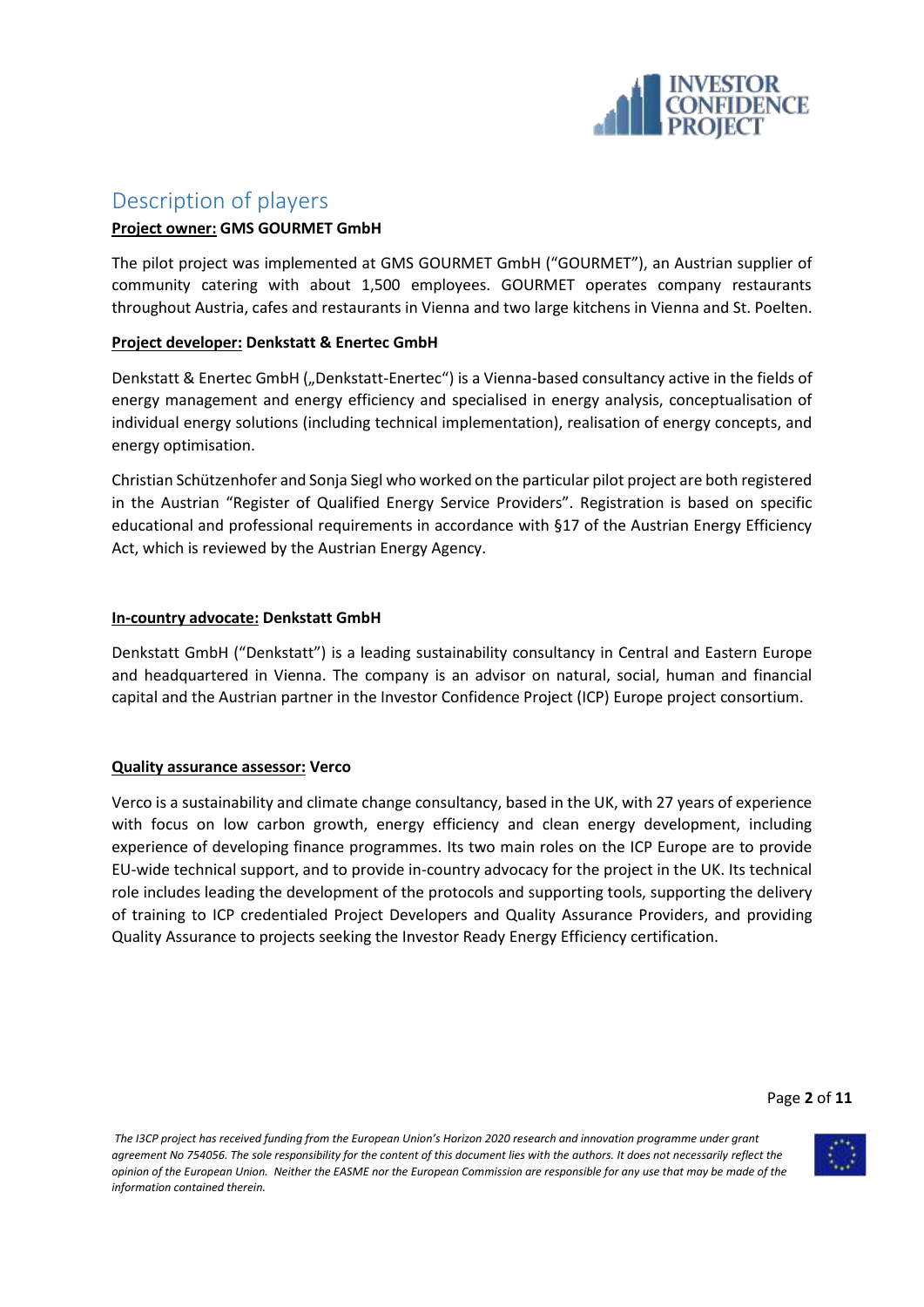

## <span id="page-2-0"></span>Description of project

Description of the ECM



The pilot project is implemented at the production site of GOURMET in Vienna. The energy conservation measure (ECM) will use the waste heat of two fast cooling plants (by means of heat exchangers in the hot gas tube with partially condensation) to support the heating demand of three ventilation systems located in the immediate vicinity in the engineering room at the top floor of the facility.

The three ventilation systems supply the

main production and packaging areas, the patisserie and catering area, as well as the bistro (company restaurant) and conference rooms. Apart from the reduction in natural gas demand due to reduced heat demand, the implementation of the ECM also reduces electricity demand of the multicompressor refrigeration systems by increasing their energy efficiency ratio (EER) during summer.

Page **3** of **11**

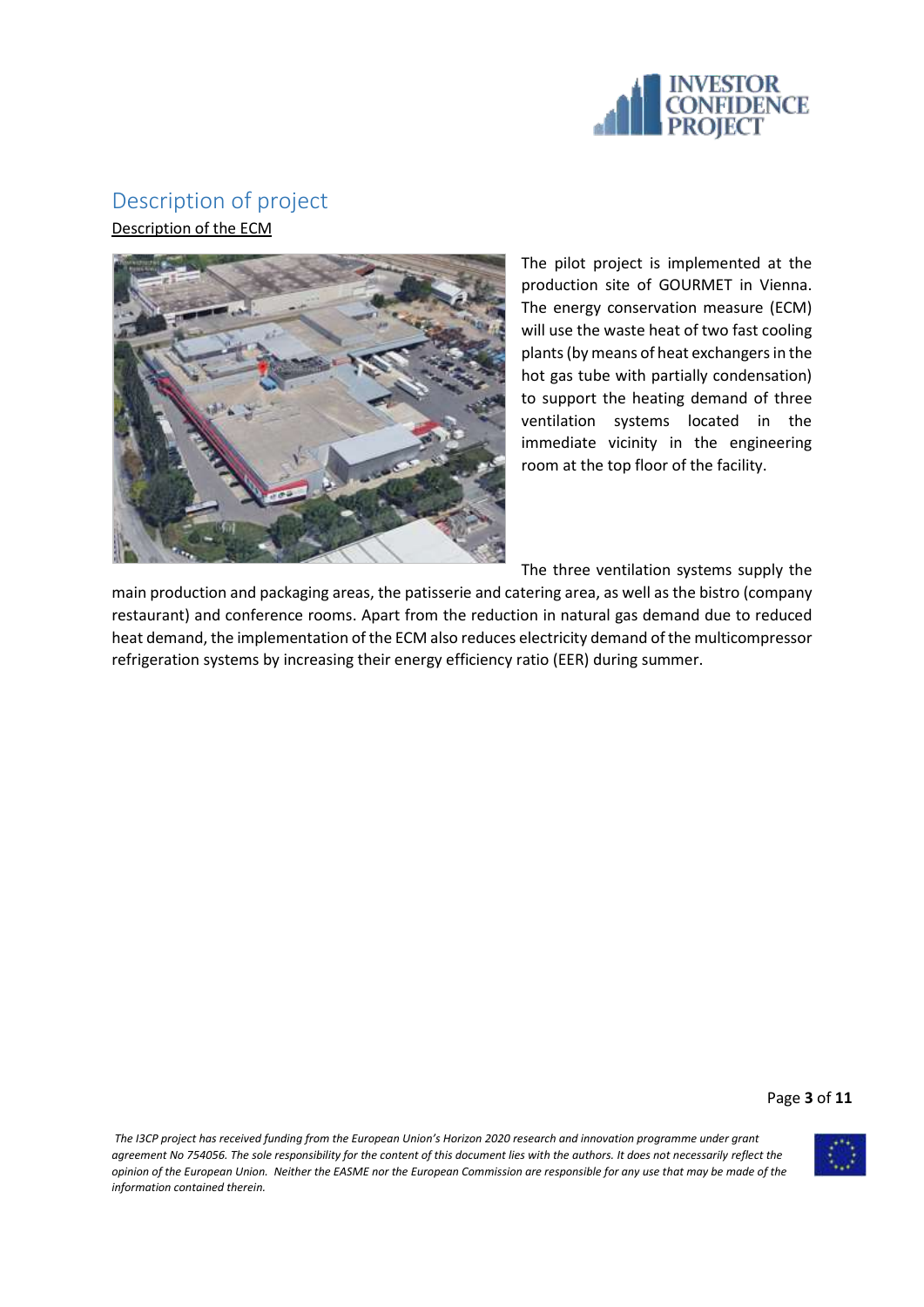

# <span id="page-3-0"></span>Steps taken for certification support

### Overview of the process

The following chart shows the general ICP process for project development, quality assurance and project certification – as applied in this pilot project:



### Project identification, MoU and kick-off

At the beginning of March 2018, Austrian ICP partner Denkstatt approached its daughter joint venture Denkstatt-Enertec about the opportunities for industrial pilot projects as well as the ICP framework, the ICP Complex Industry Protocols and the IPMVP standard in particular. Based on positive feedback from Denkstatt-Enertec, in the following weeks the requirements of ICP were discussed in detail and possible pilot projects were identified.

After discussions between Denkstatt-Enertec and project owners, two project owners agreed to have ICP applied to their industrial projects. On 26 March 2018, an MoU between Denkstatt and

Page **4** of **11**

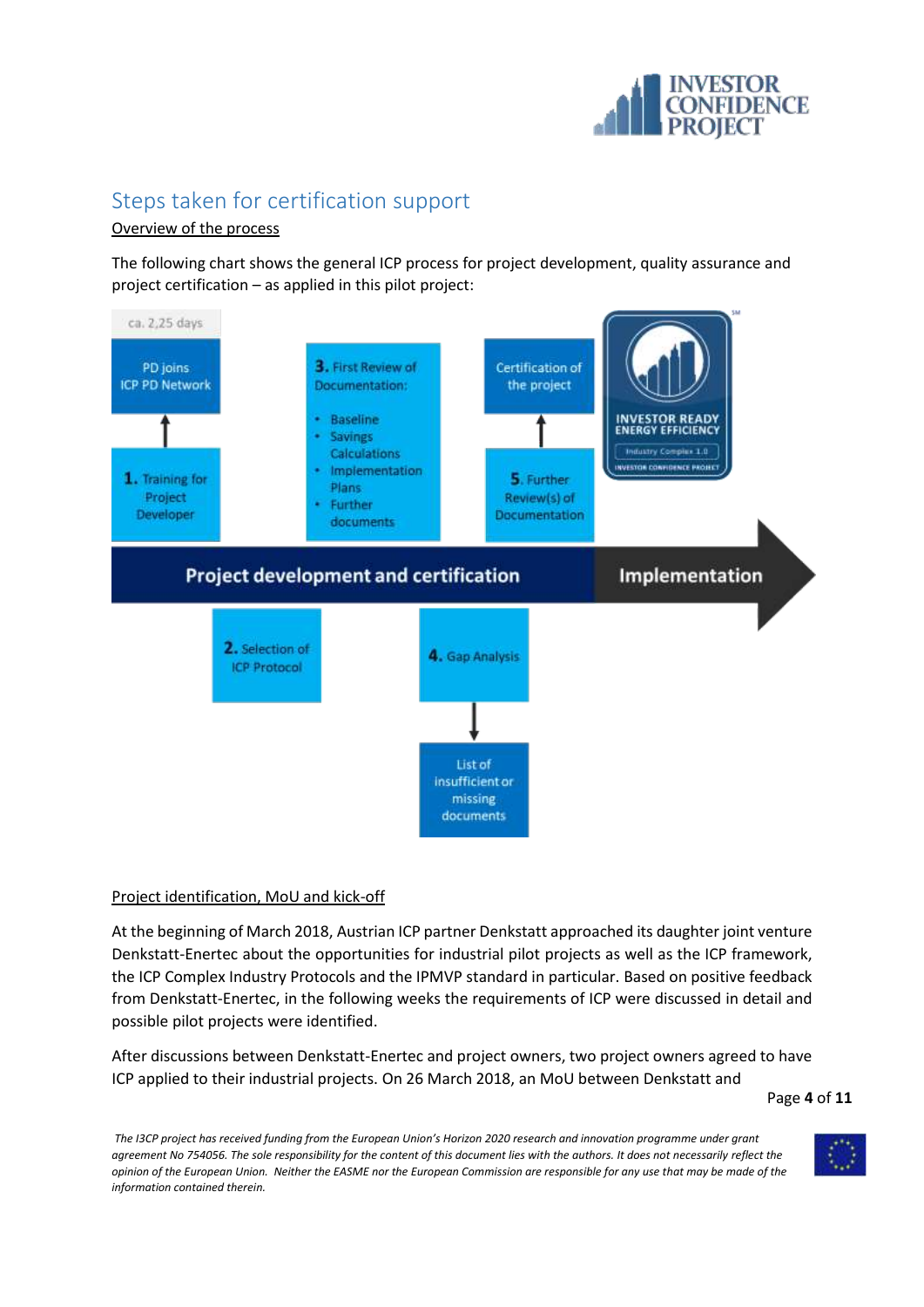

Denkstatt-Enertec was signed to develop these two industrial pilot projects, with the following recommended action plan:

- Development of two industry projects by Denkstatt-Enertec according to the ICP Complex Industry Protocol and preparation of documentation (with the communication support of Denkstatt, in particular on language/translation issues) for reviews and certification through ICP Technical Team / Quality Assurance Assessor
- Technical Support (i.e. PD training, reviews of documentation incl. gap analysis, certification) on IREE Projects through ICP Technical Team / Quality Assurance Assessor
- Participation in free ICP Industry Training and application to ICP Project Developer Network
- Registration for ICP Technical Forum and Ally Network
- Participation in two remaining Austrian ICP Steering Committee meetings and presentation of project results in one of those meetings

Based on project progress, it was later decided that the GOURMET project should become the first of the stated two industrials projects to be developed and certified.

#### Training and PD Network Registration

On 27 April 2018, Denkstatt-Enertec took part in the ICP Online Training Webinar on the ICP Industry Protocols and then submitted the documentation required to join the ICP Project Developer Network for Industry. On 15 May 2018, Denkstatt-Enertec became the first project developer to join the ICP Project Developer Network for Industry.

In all, it took Denkstatt-Enertec around 2.25 days to do the ICP project developer training, study the requirements of the ICP framework and the respective Complex Industry Protocol, submit the required documentation, and join the ICP project developer network for industry. Throughout this process, Denkstatt as the Austrian in-country advocate acted as a point of first contact for Denkstatt-Enertec and provided support on questions on documentation, such as required qualifications, declaration of honour, etc., in coordination with the ICP Technical Team.

Verco's reviewed Denkstatt-Enertec's application to join the ICP Project Developer Network for Industry and Energy Supply, which is a pre-requisite for project certification. This involved reviewing the academic and professional qualifications and experience of the applicant, the Declaration of Honour, and the company's professional insurance. Denkstatt-Enertec had also attended a training session on the application of the protocols, which was delivered by RdA and Verco.

#### Application of ICP

In the second half of May 2018, Denkstatt acted as an intermediary between Denkstatt-Enertec and Verco to communicate who would be responsible for the quality assurance process at Verco, to

Page **5** of **11**

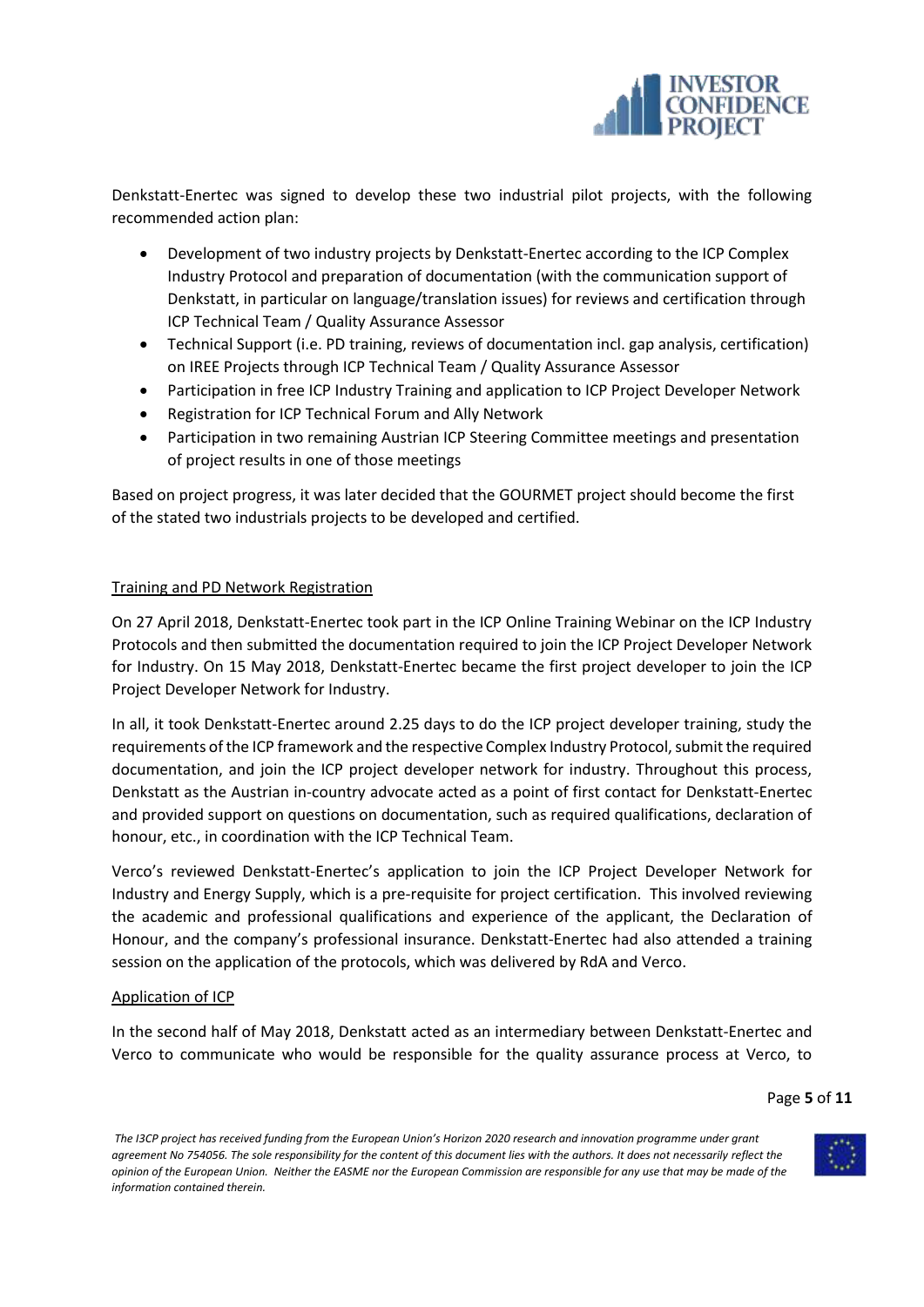

connect the respective people, to provide a general overview of the project, and to establish an initial timeline for the project.

Based on an initial project description, including the nature of the proposed ECMs and the availability of sub-metering data, Verco and Denkstatt-Enertec agreed that the ICP Complex Industry Protocol was the most appropriate protocol for the project. Denkstatt-Enertec started to work on the tasks and documentation required by this Protocol.

This Protocol follows the usual ICP five stage process:



#### Developing the project and preparing the documentation according to the ICP Protocol

#### *Baselining*

Denkstatt-Enertec followed the tasks and documentation requirements of the ICP Complex Industry Protocol for the Baselining phase:



A combination of IPMVP option C "Whole Facility" and Option B "Retrofit Isolation: All Parameter Measurement" was chosen for the project. For the natural gas savings due to the implementation of the ECM, the natural gas consumption of the facility was chosen as baseline (Option C). For the electricity savings, the electricity consumption of the submeter covering the two fast cooling plants was chosen as baseline (Option B). A baseline period from 01.01.2017 until 31.12.2017 was chosen.

Correlation analysis was performed for the natural gas consumption for heating degree hours (data from the weather station at the facility) and weekly production rates (tonnes/week). Both variables showed strong correlation with natural gas consumption and were therefore considered for regression analysis. In the case of electricity consumption for the two fast cooling plants, correlation analysis was performed for cooling degree hours and the weekly production

Page **6** of **11**

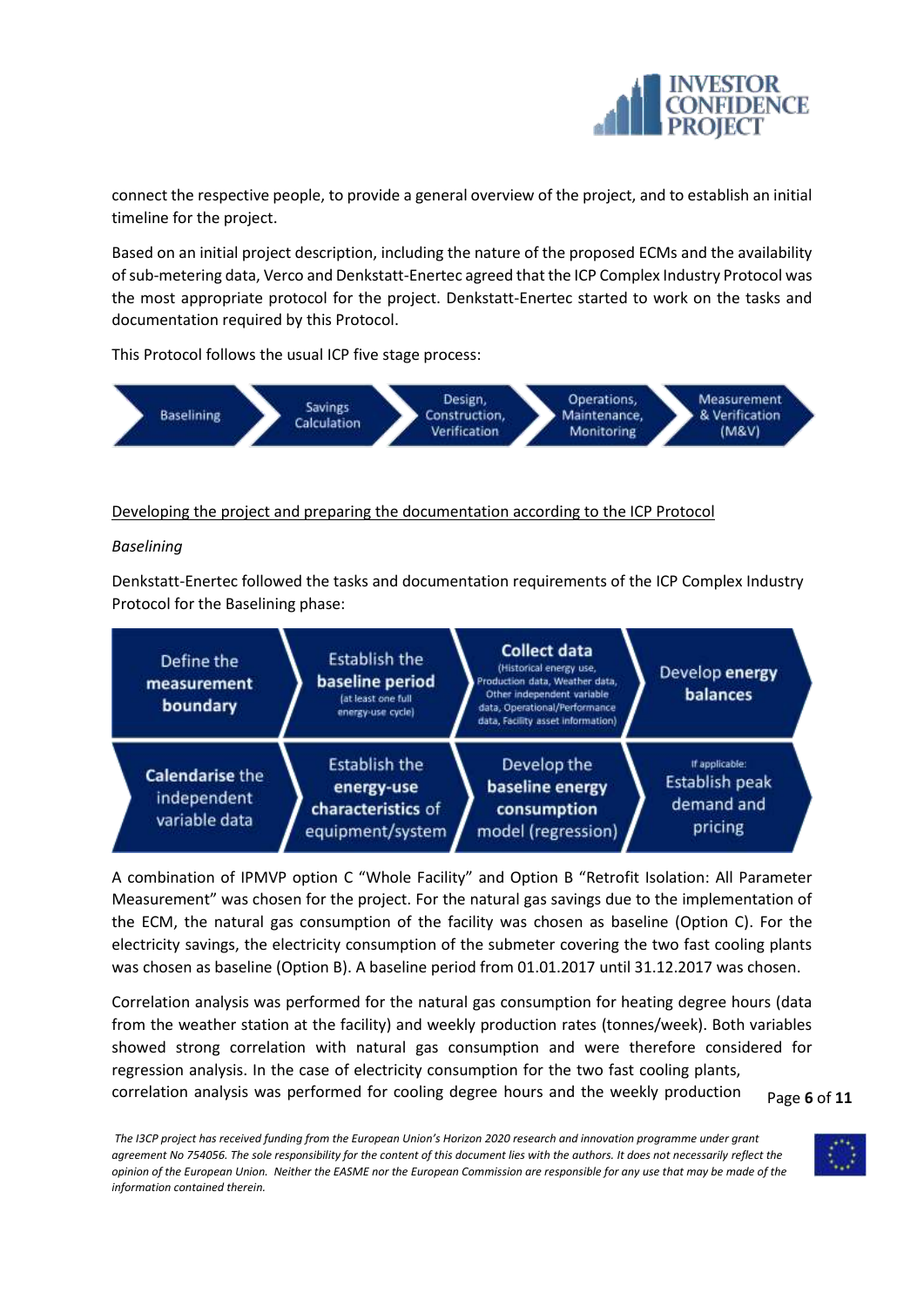

rates. Only the production rate showed to have a significant influence on this electricity consumption and was considered for regression analysis.

With regards to non-routine adjustment factors, natural gas consumption is dependent on the implementation / proper functioning of other waste heat recovery systems. Those systems are monitored by the building control system and issues that could occur are detected and can be considered accordingly in the calculation of energy savings for this ECM. Unexpected occurrences like shut downs or shifts in the type of products could have an impact on electricity consumption, but will be monitored by the project/maintenance manager and depending on the impact measures will be taken to be able to consider these effects in the energy savings calculation.

#### *Savings calculation*

Denkstatt-Enertec followed the tasks and documentation requirements of the ICP Complex Industry Protocol for the Savings calculation phase:

| Develop initial<br>savings estimates                           | Establish<br>preliminary cost<br>estimates and<br>financial metrics | Develop a set of<br>recommended<br><b>ECMs</b> | <b>Energy savings</b><br>calculations<br>(inputs, assumptions, operat-<br>ional data, calculations, results<br>for ECMs and set of ECMs) |
|----------------------------------------------------------------|---------------------------------------------------------------------|------------------------------------------------|------------------------------------------------------------------------------------------------------------------------------------------|
| Evaluate<br>economics of each<br>ECM and set of<br><b>ECMs</b> | Obtain a fixed<br>price for<br>implementing<br>each ECM             | Prepare a<br>final report<br>summarising ECMs  |                                                                                                                                          |

Energy demand of the ventilation systems was simulated on an hourly basis dependent on the outside air temperature of the baseline period (building control system). Waste heat "production" and electricity consumption of the fast cooling plants were calculated based on hourly data from the building control system on the runtime of the multicompressor refrigeration systems.

Investment costs are based on contracted fixed costs from technology providers. The project has predicted annual energy savings of 635 MWh in natural gas and 135 MWh in electricity. A payback period of 6.3 years is calculated. The project is implemented by ENGIE and financed by GOURMET which also applied for an environmental subsidy from the Austrian Ministry for Sustainability and Tourism for the project.

*Implementation plans*

#### Page **7** of **11**

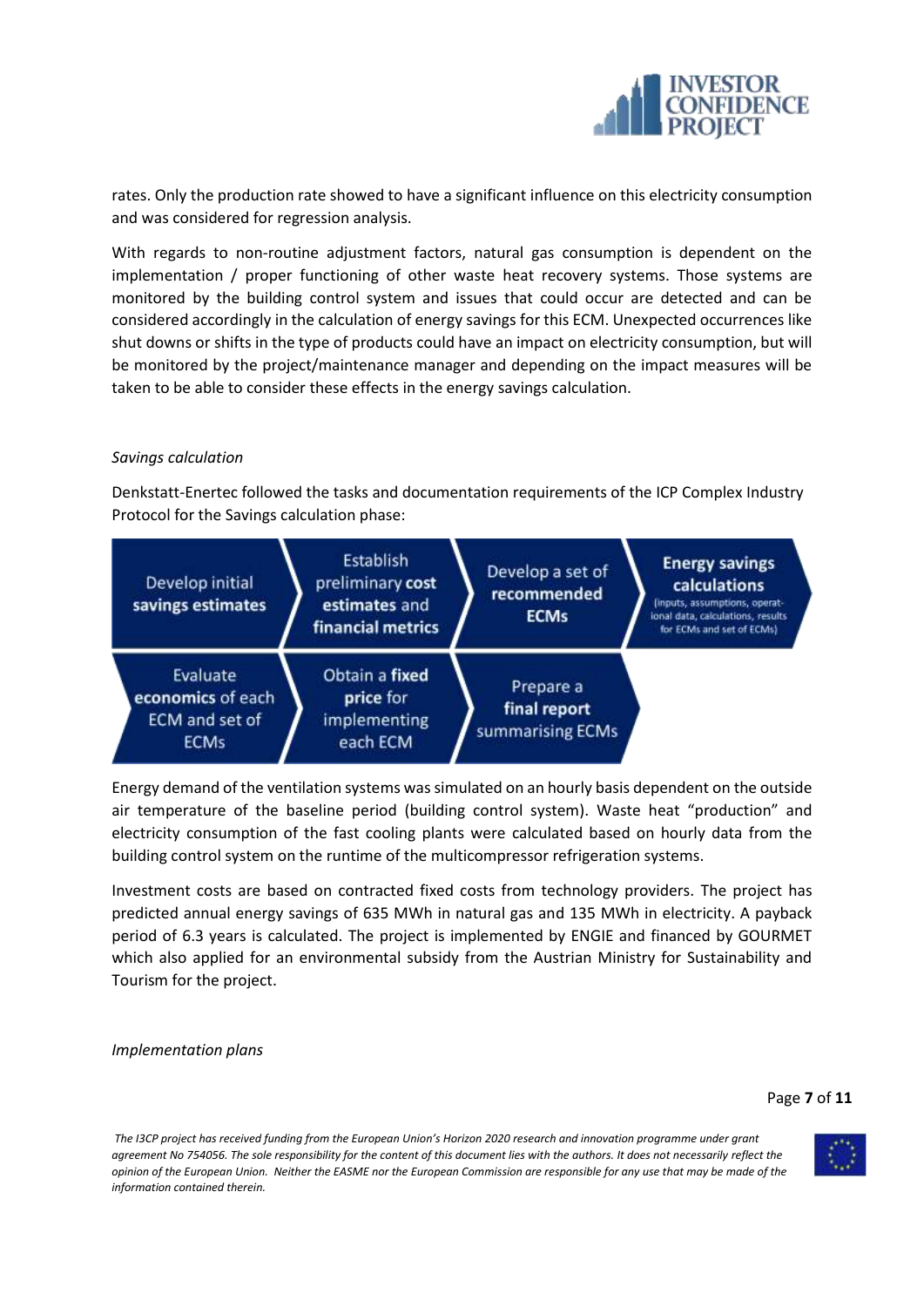

As required by the ICP Complex Industry Protocol, Denkstatt-Enertec had to develop the following three plans for the three implementation phases:



For this, the existing ICP templates from the building sector were used as a starting point but had to be adapted to the specifics of an industrial project.

#### *Project-specific support/reviews and quality assurance*

Throughout this process (from baselining and savings calculations to the development of the three implementation plans), Denkstatt-Enertec provided its documentation electronically to Verco and Denkstatt (via Dropbox).

Accordingly, throughout this process, Denkstatt had an insight into the evolving project documentation and was in regular contact (through personal meetings, emails and phone calls) with Denkstatt-Enertec on the project's progress and specific issues, with major updates in mid-June, mid-July, mid-September, and mid-October. Denkstatt stayed in the information loop throughout project development and quality assurance with participation in conference calls and regular checks of the project documentation. As Denkstatt-Enertec used the English version of the ICP Complex Industry Protocol and most documents prepared by Denkstatt-Enertec were in English, there was no major need for translation support.

Apart from that, in terms of dissemination, Denkstatt was in touch with project owner GOURMET to ensure that the project could be mentioned at a public event that Denkstatt co-organised together with the Austrian Climate and Energy Fund and other partners on 25 June 2018 in Linz. Moreover, Denkstatt-Enertec presented the project at the Austrian National Steering Group meeting in November 2018 and Denkstatt prepared documents for ICP communication purposes (e.g.

#### Page **8** of **11**

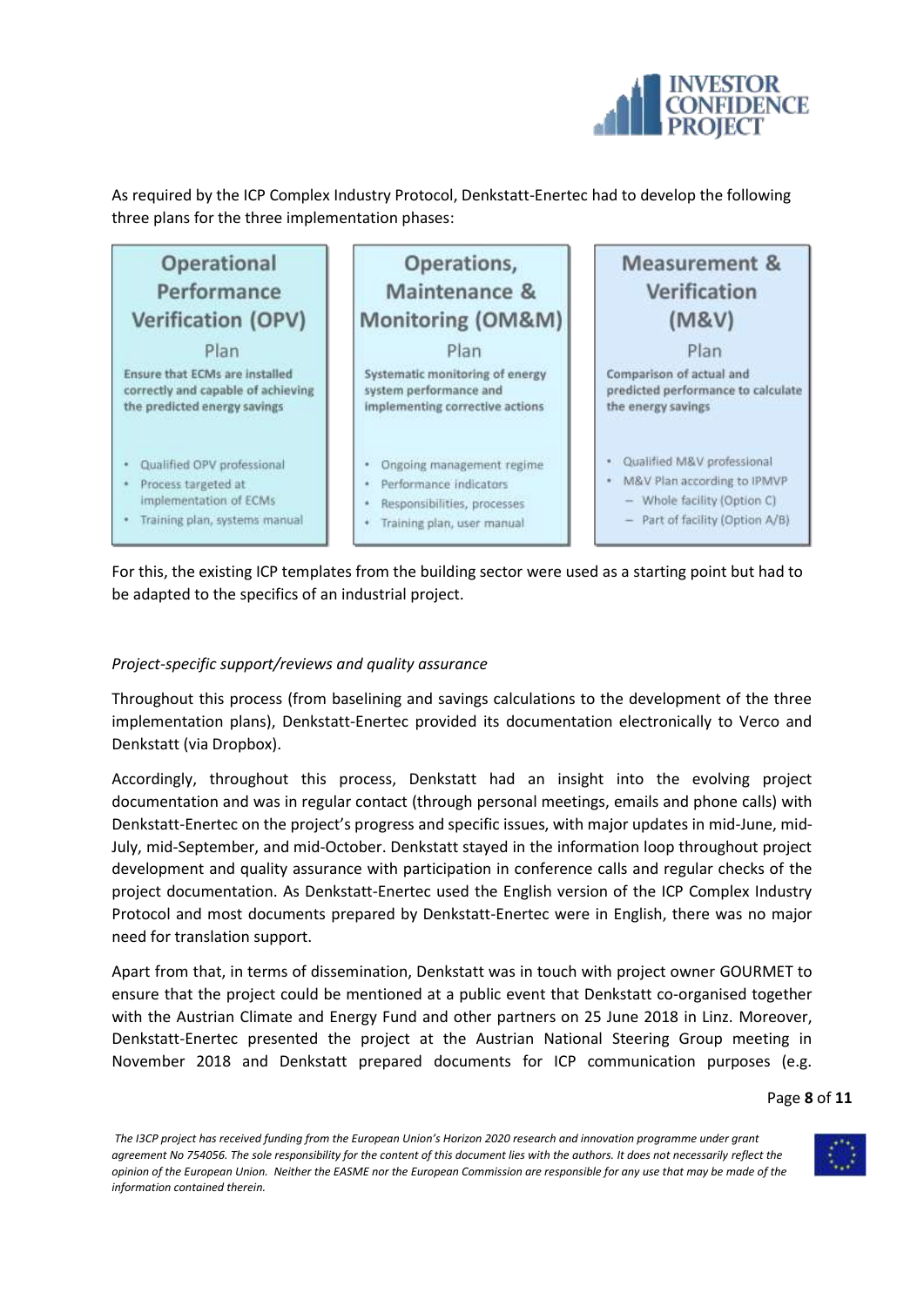

preparation of case study, inclusion in training announcements, and preparation of press release on project certification).

Verco, in its quality assurance role, provided support to Denkstatt-Enertec in developing the required documentation. Feedback was provided in a review tool, in spreadsheet format, which was created by Verco to cover each of the new protocols developed. The review tool generates the specific documentation requirements depending on the protocol being followed, and, as well as providing a record of which documentation has been submitted, it also provides a means of providing feedback to the project developer on any deficient areas. For this project, around four iterations of the review tool were completed, corresponding to each round of review. In addition to various emails between project developer and quality assurance assessor, several conference calls were also held to discuss the documentation submitted, with a particular focus on how the savings calculations had been developed – for most projects, this is an area which requires greatest effort by the quality assurance assessor.

In addition to the review of the documentation against the requirements of the protocol, technical guidance was also provided to the project developer. This included:

- Advice on the content of the three plans, using the templates available
- High level guidance on the content of the M&V plan, including selection of the appropriate Measurement & Verification approach, and requirements for addressing static factors
- Brief discussion on how to ensure that evaluation of regression analysis meets the requirements of the protocol (i.e. predicted savings should be greater than twice the standard error of the estimate)

### <span id="page-8-0"></span>**Status**

The project became the first industry project to receive the Investor Ready Energy Efficiency<sup>TM</sup> Certification on 26 November 2018. The project is disseminated on a European and Austrian level in coordination with the project owner (particularly its communications department) and was presented at the Austrian National Steering Group meeting on 26 November 2018.

### <span id="page-8-1"></span>Lessons learnt

Generally speaking, the following characteristics of this specific project can be considered as particularly beneficial to the successful completion of the pilot project:

- Existing client relationship of project developer with project owner (through previous energy audit)
- Existing project mandate, ICP certification as a valuable add-on for project owner
- No additional costs for project owner for ICP project development and certification

Page **9** of **11**

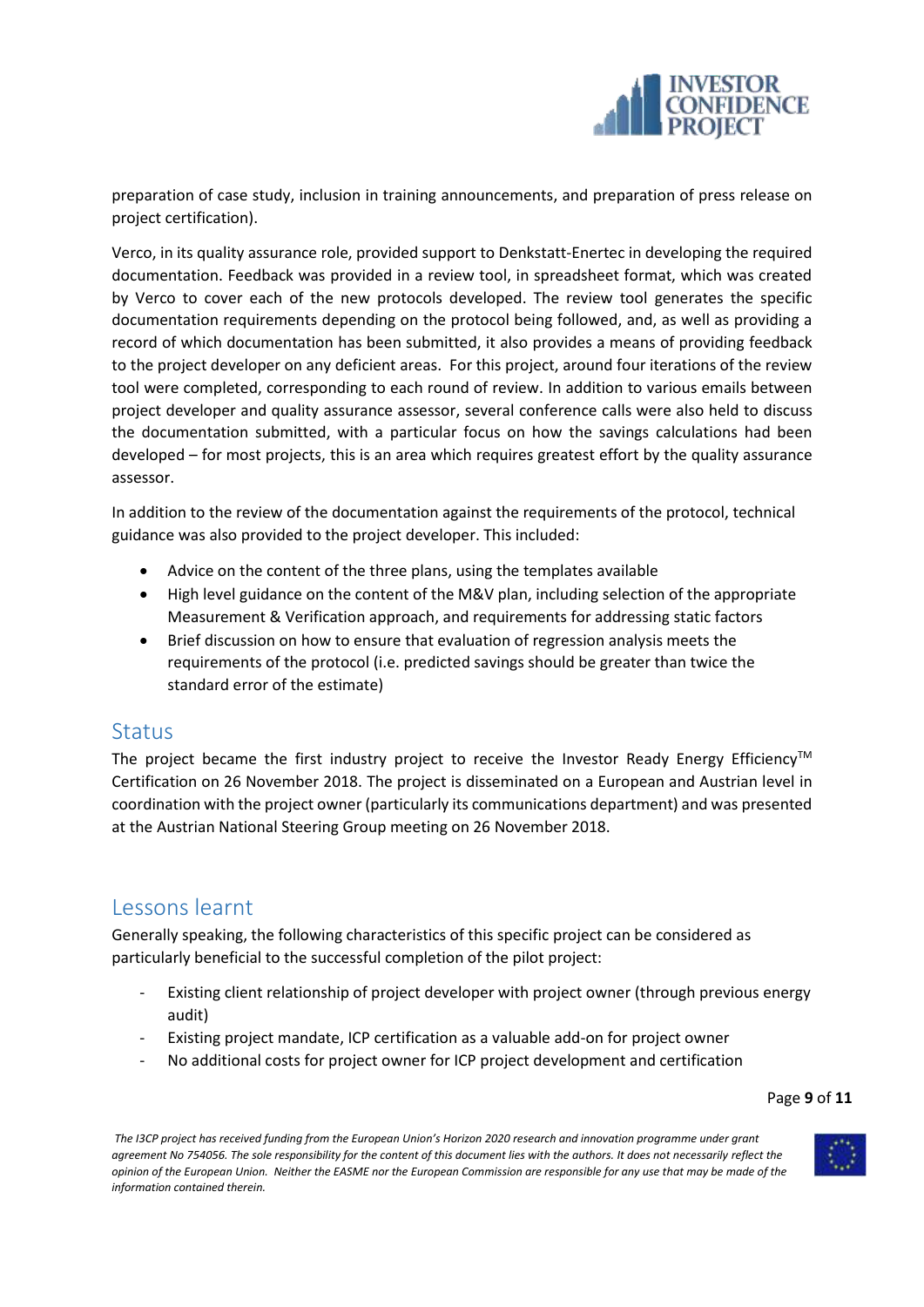

- Excellent technical know-how and broad industry project experience of project developer plus quick understanding of general requirements of ICP framework and specific issues
- Use of English version of ICP Protocol + PDS + Implementation Plans templates and preparation of documentation in English through project developer
- Direct communication between project developer and quality assurance assessor, while also keeping the ICP in-country advocate in the information loop
- Regular feedback between project developer and ICP in-country advocate
- Screen sharing sessions between the project developer and quality assurance assessor to discuss documentation submitted, particularly the baseline development and savings calculations
- Use of Dropbox to facilitate document sharing  $-$  in future, a proposed file structure may be provided by Verco to improve this process even further

A major issue for project owners and project developers is the additional effort (compared to "regular" project development) required on the project developer side for developing a project according to the ICP Protocol and having it IREETM certified. Project developer Denkstatt-Enertec estimated this additional effort as follows:

| <b>Required documentation</b>                                       | <b>Availability</b> | <b>Additional effort</b> |
|---------------------------------------------------------------------|---------------------|--------------------------|
| Project description                                                 |                     | 5.0 hours                |
| Company and ECM descriptions                                        | ×                   |                          |
| <b>Baseline description</b>                                         |                     |                          |
| Savings calculation description                                     | $\tilde{}$          |                          |
| Metered data for calculations                                       |                     |                          |
| Baseline (Excel calculations – correlation and regression analysis) | ×                   | 10.0 hours               |
| Savings calculation (Excel calculations)                            |                     | 8.0 hours                |
| Excel summary on calculations (incl. profitability)                 |                     |                          |
| Qualifications of project developer                                 |                     |                          |
| Offers from providers                                               |                     |                          |
| OPV (Commissioning) plan                                            | ×                   | 3.5 hours                |
| OM&M plan                                                           | x                   | 3.5 hours                |
| M&V plan                                                            | ×                   | 3.5 hours                |
| Meter specifications                                                |                     | 0.5 hours                |
| Schemes                                                             |                     |                          |
| Photos                                                              |                     |                          |
| Coordination with QAA                                               | ×                   | 4.5 hours                |

#### **Legend**

- $\checkmark$  document available
- $\sim$  documents partially available
- $\star$  documents not available additional effort

#### Page **10** of **11**